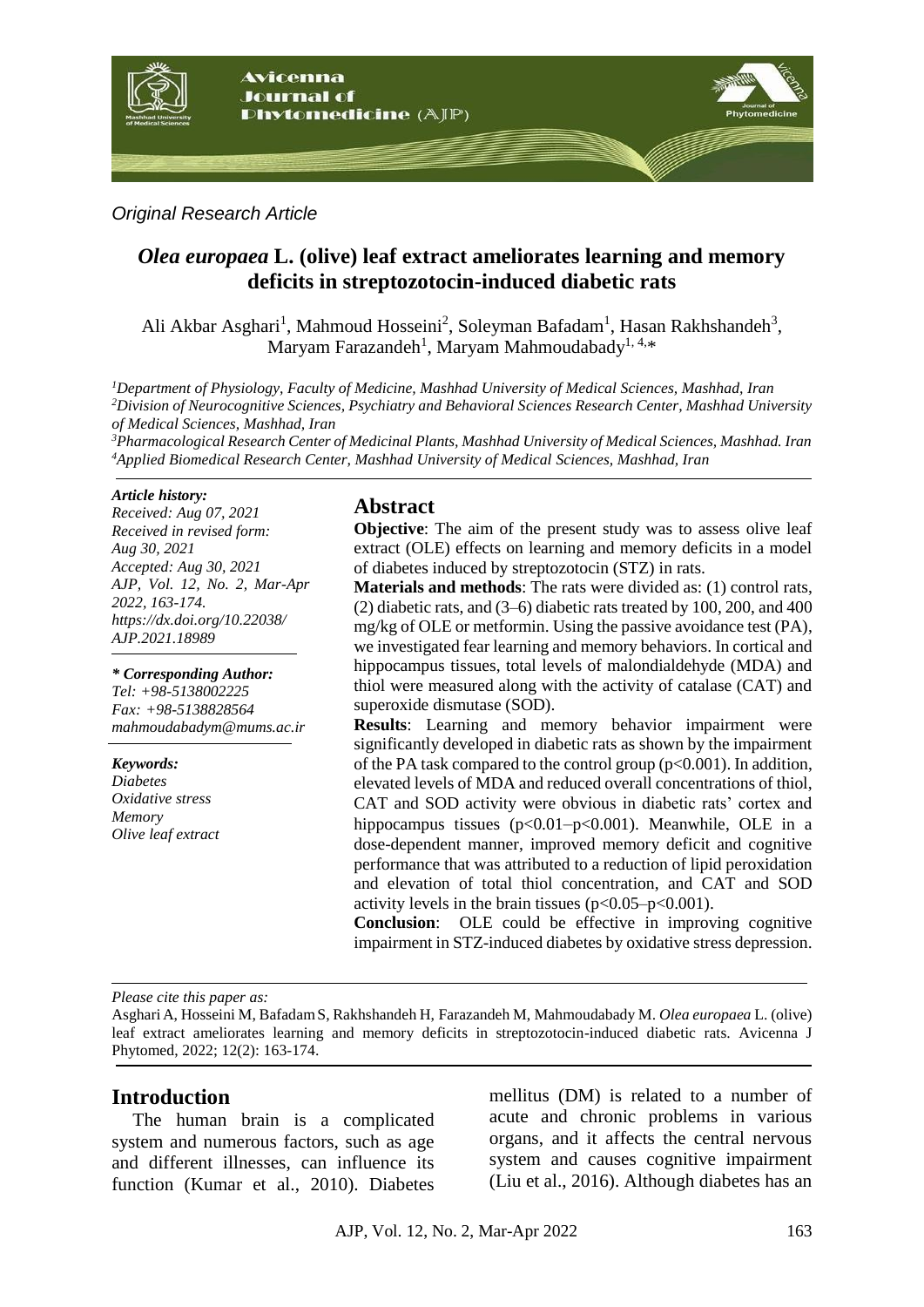important role in memory impairment, the mechanisms that induce memory and learning deficit, remain unclear (Moghadamnia et al., 2015). It is stated that variables such as decreased neuronal densities, oxidative stress, and metabolic impairments are essential in the pathogenesis of memory deficit and cognitive impairment (Hasanein and Shahidi, 2010). In diabetes condition, hyperglycemia increases glucose oxidation, which generates reactive oxygen species (ROS) and induces oxidative stress (Modi et al., 2015). Oxidative imbalance like excess malondialdehyde (MDA) and decreased catalase (CAT) activity leads to morphological and functional modifications in the cortical regions and hippocampus (Good, 2002).

The olive tree (*Olea europaea* L.) of the Oleaceae family is grown in many countries, particularly, in the Mediterranean region (Ryan and Robards, 1998; Somova et al., 2003). *Olea europaea*, has been considered a plant with a distinctive antioxidant ability in its fruits, leaves and oil (Briante et al., 2002; Gerber, 1994; Soni et al., 2006). One of the byproducts extracted from the olive leaves are phenolic compounds that have beneficial antioxidants properties (Andreadou et al., 2007). Oleuropein, hydroxytyrosol, luteolin, and apigenin are the phenolic compounds found in olive leaf extract (OLE). The most abundant phenolic compound already explored in olive leaf extract is oleuropein (Al-Azzawie and Alhamdani, 2006b; Benavente-Garcıa et al., 2000). Experimental studies recognized the valuable impacts of oleuropein and its products such as hydroxytyrosol including stimulating antioxidant enzymes (Andreadou et al., 2006), immunoregulatory effects (Visioli et al., 1998), anticancer and chemopreventive activities (Hamdi and Castellon, 2005), anti-hypoglycemic activity (Jemai et al., 2009), and inhibition of platelet aggregation (Manna et al., 2004); it also has beneficial effects against viruses and

bacteria (Bisignano et al., 1999), and neurodegenerative diseases (Bazoti et al., 2006). In this regard, a study has shown that oleuropein has neuroprotective effects in the hippocampus on memory impairment in colchicine-induced rat model of Alzheimer's disease (Pourkhodadad et al., 2016). Several phenolic components especially oleuropein, have been considered to have interaction with different amyloidogenic proteins to reduce amyloid information (Leri and Bucciantini, 2016). Regarding valuable and beneficial anti-oxidative and anti-inflammatory properties of OLE and its constituents, we aimed to investigate the effect of long-term oral administration of OLE on learning and memory deficits in diabetic rats using passive avoidance test. The oxidative stress status was also measured by assessment of biomarkers such as MDA, total thiol concentration, and CAT and superoxide dismutase (SOD) activity in the hippocampal and cortical regions.

## **Materials and Methods Characterization and Preparation of the plant extract**

Olive leaves were collected from Bardaskan City, Khorasan Province, Iran in early summer 2019 when the plant wildly grows in the normal condition; the plant was identified and a voucher number was dedicated by a botanist (E 1253 (FUMH). According to the protocol, to prepare hydroethanolic extract, dried leaves of the plant were completely macerated in ethanol (50%) for three days. The acquired extract was filtrated and consequently dried using a rotary vacuum evaporator. The yield of dried extract related to the weight of the dried leafs, was 18%. To acquire varying doses (100, 200 and 400 mg/kg) of OLE, it was dissolved in distilled water.

## **Animals and diabetes induction**

Sixty male Wistar rats, 10 weeks of age, 250-300 g, were maintained at room temperature of 22±2°C under 12 hr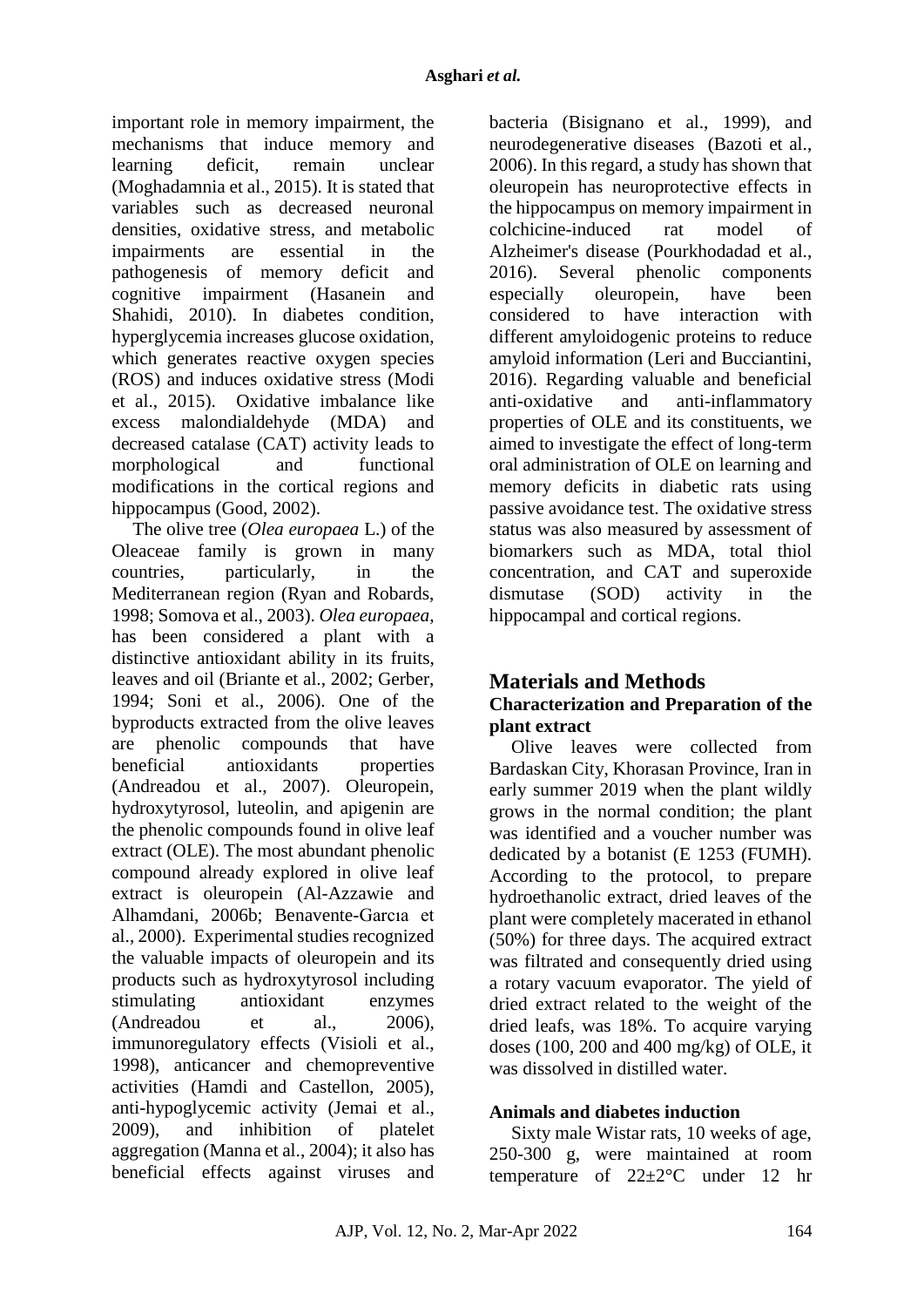light/dark cycles with unlimited access to chow and water.

The study was authorized by Mashhad University of Medical Sciences, Mashhad, Iran, Committee on Animals Research (approval No: IR.MUMS.MEDICAL.REC.1397.739).

Streptozotocin (STZ) (60 mg/kg i.p.) was used to induce diabetes after 12 hr of fasting. Animals were considered diabetic with fasting blood glucose levels higher than 250 mg/dl. The rats were randomly divided into six groups with ten animals in each group (Table 1). Groups II-VI were diabetic cases. The treatments were started 72 hr after the STZ injection and after diabetes development. OLE (100, 200 or 400 mg/kg), and metformin  $(300 \text{ mg/kg})$ were administered orally using a gavage needle once a day for 6 weeks. Animals in groups I and II were treated with equal volume of normal saline and they served as vehicle control. After this treatment period, rats were subjected to passive avoidance learning test during days 37–42. Finally, all the animals were humanely scarified and the hippocampus and brain cortex were quickly removed and conserved at -80°C for oxidative stress assessment.

Table 1. Treatment protocols in different groups of rats.

| Groups $(n=10)$                     | <b>Treatment protocols</b>        |
|-------------------------------------|-----------------------------------|
| Group I (normal control)            | Distilled water                   |
| Group II (diabetic control)         | Distilled water                   |
| Group III (diabetes $+$ Metformin)  | Metformin (300 mg/kg body weight) |
| Group IV (diabetes $+$ Extract 100) | $OLE (100 mg/kg$ body weight)     |
| Group V (diabetes $+$ Extract 200)  | $OLE (200 mg/kg$ body weight)     |
| Group VI (diabetes $+$ Extract 400) | $OLE (400 mg/kg$ body weight)     |

## **Passive avoidance test (PA)**

PA task is based on negative tendency of the rats for a dark condition. The apparatus includes two matched-size compartments, which splits into a dark and an illuminated box with a guillotine gate that unites these two parts. Each rat was habituated to the box for two consecutive days before the training period (5 min per day). Each rat was placed in the lit up portion on the training day and the gate was freed after a habituation period (30 sec), and delay to enter the dark compartment was noted. After that, on the floor of the stainless steel structure, rats were exposed to 2 mA (50 Hz) foot shock for 2 sec, and then they were returned to their enclosures. In the memory retention phases, 3, 24, 48, and 72 hr after delivery of the foot shock, the rats entered the illuminated segment, and after the habitation time (30 sec), the door was opened and the time to reach the dark section was recorded. The total number of entries and time passed by the rats in the dark compartments were recorded (Salmani et al., 2018).

#### **Biochemical assessments**

At the end of the PA experiment, the animals were anesthetized by ketamine and xylazine (10 mg/kg and 2 mg/kg respectively, i.p), blood samples were obtained and centrifuged at 3000 rpm for ten min, and serum was used to measure the blood glucose level. After that, the cortex and hippocampus were separated and washed by phosphate buffered solution (PBS). The serum, cortex and hippocampus were stored at -80°C until biochemical analysis. Samples were weighed and homogenized with PBS. The levels of MDA, total thiol (SH) content and the activities of CAT and SOD in both hippocampal and cortical tissues were measured.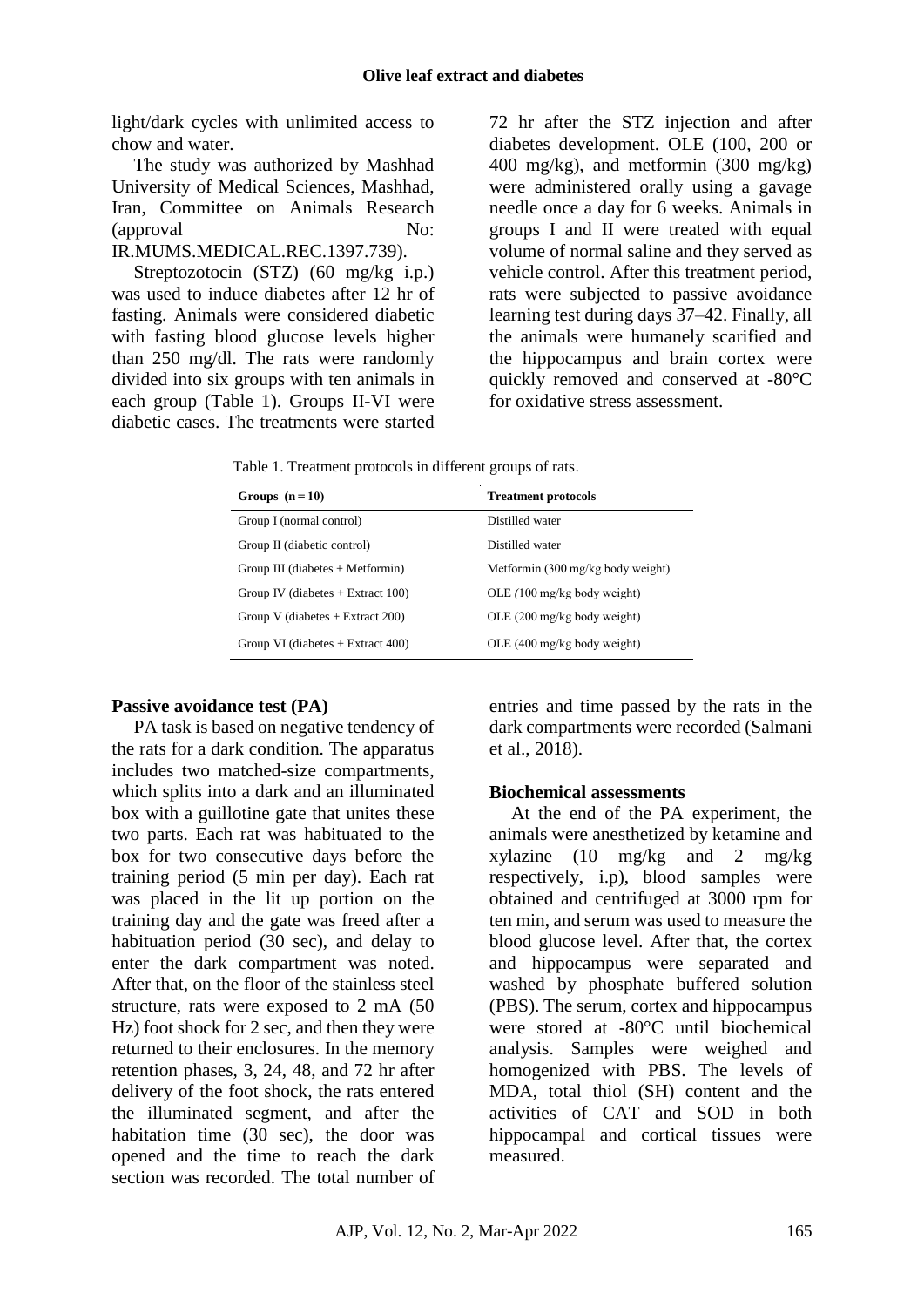#### **Serum glucose**

Fasting blood sugar (FBS) level was assayed by a commercial kit according to manufacturé s guideline (Pars Azmoon, Tehran, Iran).

#### **Brain tissue oxidative stress assessment Assessment of MDA**

Lipid peroxidation was determined in terms of the level of MDA. To measure lipid peroxidation, in a solution of 2 ml hydrochloric acid (HCl), thiobarbituric acid (TBA) and trichloroacetic acid (TCA), 1 ml of homogenous samples was added. The blend was kept in a hot water bath for 45 min. After reaching the room temperature, the mixture was centrifuged for 10 min and then absorption was read at 535 nm. The MDA level was estimated using a formula that was previously described (Farrokhi et al., 2014; Khodabandehloo et al., 2013).

#### **Assessment of total thiol content**

The amounts of thiol content have been calculated by the Ellman method (Beheshti et al., 2017; Ellman, 1959; Mahmoudabady et al., 2017). 5, 5′-dithiobis (2-nitrobenzoic acid) (DTNB) was considered to measure total SH content in cortex and hippocampus tissues. The SH group reacts with DTNB and creates a yellow color complex. Here, 1 ml of mixture containing tris and ethylenediaminetetraacetic acid (EDTA) buffer (pH 8.6) and 50 µl of tissues homogenate were mixed and solution absorbance against Tris-EDTA buffer alone (A1) was assessed at 412 nm. Also, 20 μl DTNB solution was poured into A1 and 15 min was deposited at the room temperature, then the absorption was read again (A2). DTNB reagent absorption alone was considered the blank (B). Total thiol content (mM) =  $(A2-A1-B) \times 1.07 / (0.05 \times$ 14,150)

## **Determination of anti-oxidant enzymes activity**

CAT activity was assessed (Aebi, 1984) according to the method that was mentioned in our previous report (Abareshi

et al., 2016). A method defined by Balasubramanian and Madesh was used to measure SOD activity in brain tissues (Madesh and Balasubramanian, 1998).

## **Statistical analysis**

All results are reported as mean±standard error of the mean (SEM) and were evaluated by SPSS 20. Analysis of all results was done using one-way ANOVA followed by a multiple comparison Tukey test. The difference was considered significant at p<0.05.

## **Results**

#### **The effects of OLE on passive avoidance test**

The PA test was carried out 3, 24, 48, and 72 hr after the shock was received. Compared to the control group, the diabetic rats had lower latency to go to the dark chamber in the retention tests  $(p<0.001)$ . Metformin-treated ones displayed an improvement in latency to go into the dark chamber at all time-points (3, 24, 48, and 72 hr) after the shock, compared to the diabetic group  $(p<0.001)$ . In three groups of OLE, the delay to enter the dark chamber was raised at various time points after the shock (p<0.05–p<0.001). There was no significant variation between OLE200 and OLE400 groups and the metformin group at either time point after the shock, while in the OLE100 group this latency was lower than the metformin group at either time point (p<0.01–p<0.001). Treatment with the maximum dose of OLE also improved the latency to enter the dark chamber compared to the lowest dose of OLE  $(p<0.001)$  and medium dose  $(p<0.05)$  at all the time points after the shock, Figure 1A.

The results indicated that the diabetic rats had more entries into the dark chamber compared to the control ones at all timepoints of 3, 24, 48, and 72 hr after the shock  $(p<0.05-p<0.001)$ . Metformin and all groups of OLE showed a reduced dark area entry 3 and 24 hr after the shock  $(p<0.05-$ p<0.001) in comparison with diabetic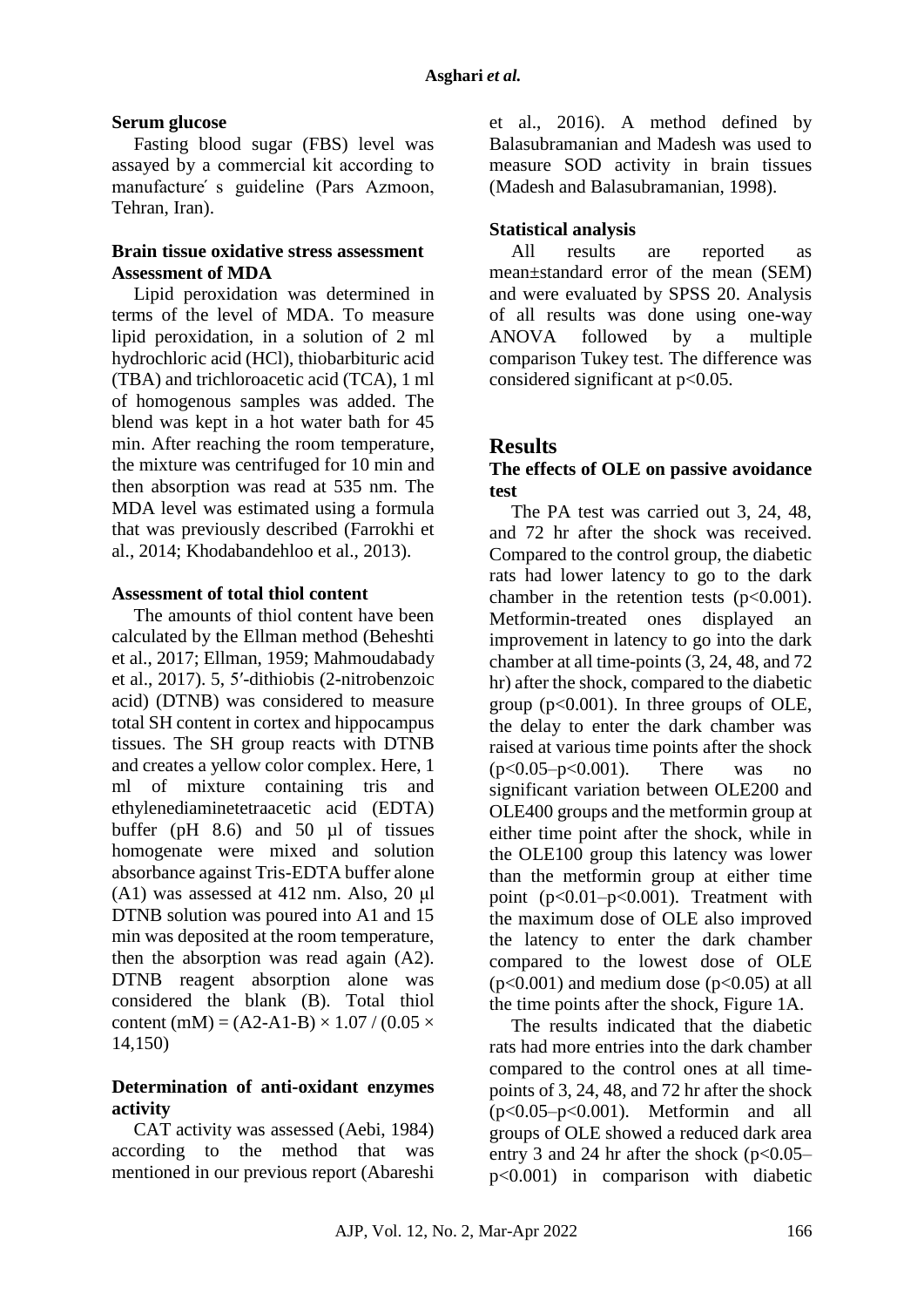group. There was no significant difference between the impacts of the different doses of OLE and metformin as well as among the applied OLE doses (Figure 1B).

Data revealed that spending time in the dark compartment in the diabetic ones was greater than control groups 3, 24, 48 and 72 hr after the shock  $(p<0.001$  for all). Compared to the diabetic group, metformin

and all OLE groups spent less time in the dark compartment  $(p<0.001$  for all). However, this parameter was longer in the OLE100 ones in comparison with the metformin group  $(p<0.01)$ . In the highest dose of OLE treated group, this spent time was less than the OLE100 ones  $(p<0.01$ , Figure 1C).



Figure 1. Comparison of the latency of the first entrance (A), the number of entrance (B) and time spent in the dark compartment (C), 3, 24, 48 and 48 hr after the shock in the study groups. Data are shown as mean±SEM (for each group n=8-10). \*p<0.05, \*\*p<0.01, and \*\*\*p<0.001 vs. the control group, +p<0.05, ++p<0.01, and +++p<0.001 vs. the diabetic group,  $\#p<0.05$ ,  $\#tp<0.01$  and  $\# \#p<0.001$  vs the metformin group,  $\$p<0.01$  and \$\$\$p<0.001 vs. the OLE 100 group, @p<0.05 vs. the OLE 200 group.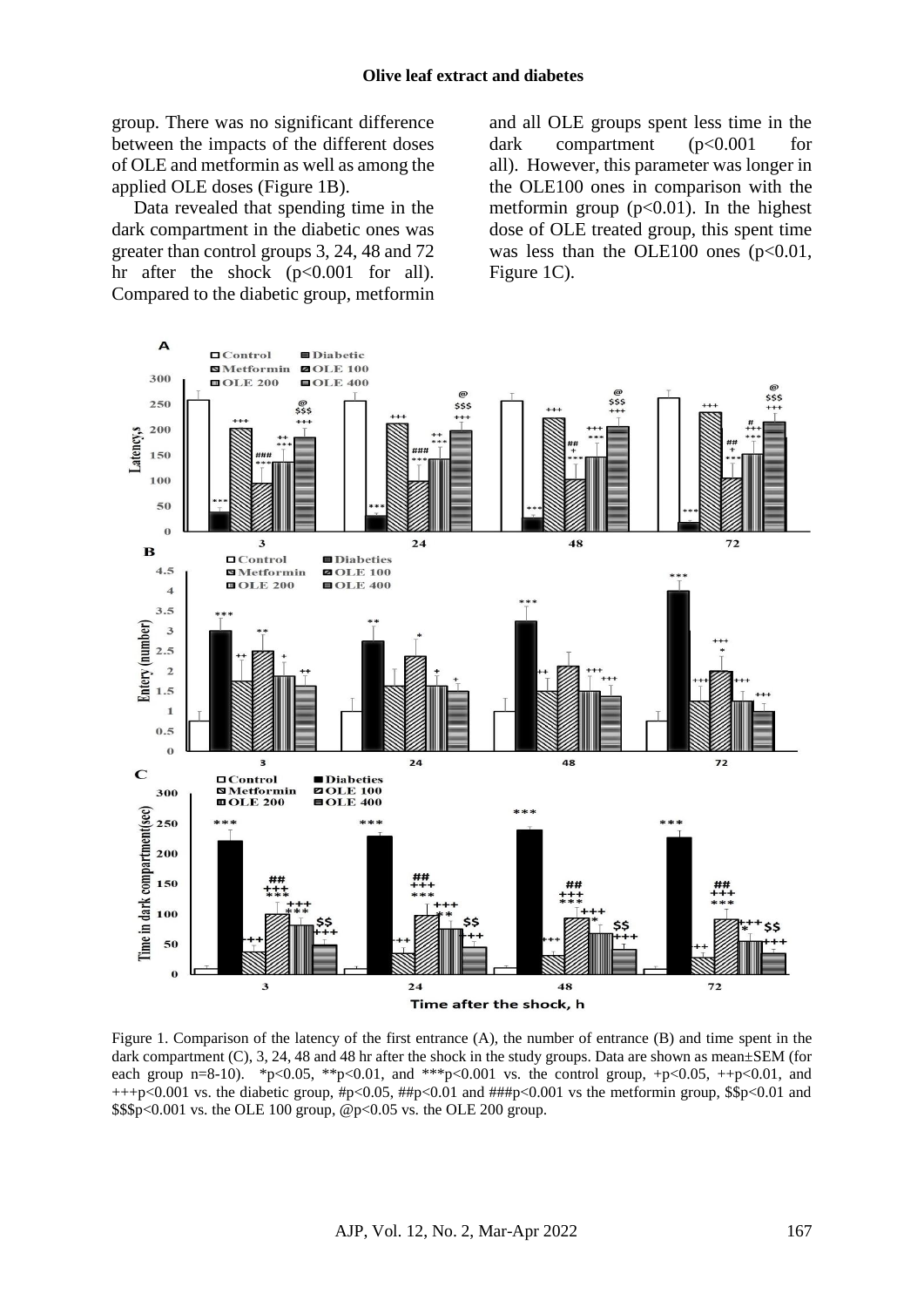

Figure 2. FBS levels in the serum of six study groups. Values are expressed as mean±SEM (n=8–10 in each group). \*p<0.05 and \*\*\*p<0.001 vs. control group,  $+++p<0.001$  vs. the diabetic group,  $\#$ #p $<0.01$ , and ###p<0.001 vs. the OLE 100 group.

#### **The impact of OLE on serum blood glucose**

In the serum of diabetic groups, FBS levels increased dramatically compared to the control group  $(p<0.001)$ . All OLE and metformin groups had significant reductions in FBS compared to the diabetic group (p<0.001). However, the FBS level in animals treated by OLE was greater than the control group ( $p < 0.05 - p < 0.001$ ).

Moreover, the hypoglycemic effect of OLE200, OLE400 and metformin was comparable to that of OLE100,  $(p<0.01-$ p<0.001, Figure 2).

#### **The effects of OLE on oxidative stress state of the hippocampus**

In the hippocampus tissue, the MDA level in the diabetic rats was greater than the control group ( $p<0.01$ ). Animals receiving the maximum dose of OLE and metformin showed a considerable decrease in MDA level in hippocampal tissue  $(p<0.05-$ p<0.001) compared to the diabetic group (Figure 3A).

Diabetes decreased the total content of thiol in hippocampal tissue  $(p<0.001)$ compared to the control group. In comparison with the diabetic ones, the amount of thiol in the hippocampus increased in the OLE 200, OLE400 and metformin groups  $(p<0.05-p<0.001)$ . However, this augmentation did not show noticeable variations among all intervention groups, Figure 3B. In the hippocampal tissue

of diabetes group, a considerable reduction of CAT activity was observed in comparison to the control ones  $(p<0.001)$ . Animals receiving medium and maximum doses of OLE and metformin represented an increase in CAT activity compared to the diabetic ones  $(p<0.05-p<0.001)$ . There were no significant differences among the three OLE-treated groups (Figure 4A).



Figure 3. Comparison of MDA concentrations (A) and thiol content levels (B) in the hippocampal tissues among the six study groups. Data are presented as mean $\pm$ SEM (n=8–10 in each group). \*p<0.05, \*\*p<0.01, and \*\*\*p<0.001 vs. the control group, +p<0.05, ++p<0.01 and +++p<0.001 vs. the diabetic group.

In the diabetic group, SOD activity was considerably reduced in the hippocampal tissue compared to the control ones (p<0.001). Treatment with the maximum dose of OLE and metformin reversed the negative impacts of diabetes on SOD activity (p<0.05 and p<0.001, respectively). On the other hand, the increase of SOD activity in these groups was not comparable to the control group. There were noticeable differences in SOD activity levels between the lowest dose of OLE and metformin group ( $p<0.05$ , Figure 4B).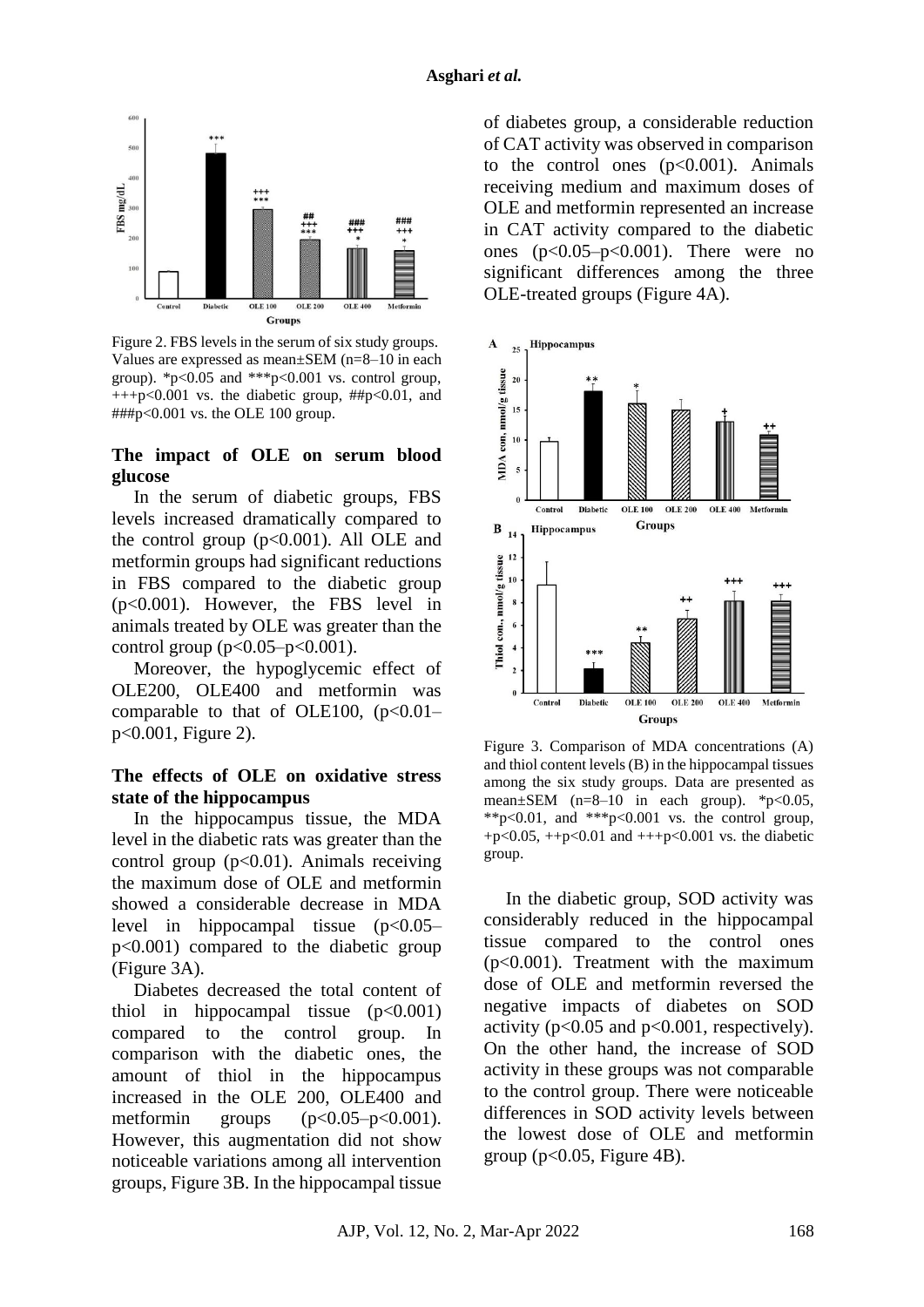#### **Olive leaf extract and diabetes**



Figure 4. Comparison of CAT (A) and SOD (B) activities in the hippocampal tissues among the six study groups .Values are presented as mean±SEM  $(n=8-10$  in each group). \*p<0.05, \*\*p<0.01 and \*\*\*p<0.001 vs. the control group,  $+p<0.05$ ,  $++p<0.01$  and  $++p<0.001$  vs. the diabetic group, #p<0.05 vs. the OLE 100 group.

#### **The impacts of OLE on oxidative stress state of cortical tissues**

Results revealed that diabetes enhanced MDA levels in cortical tissue compared to the control group  $(p<0.01)$ . MDA concentrations were lower in the cortical tissues of the OLE 400 and metformin groups in comparison with the diabetic rats (p<0.01). There were no significant differences among all intervention groups (Figure 5A).

Compared to the control ones, the cortical thiol concentration in the diabetic rats was considerably lower (p<0.001). OLE 200, OLE400 and metformin groups showed an increase in total thiol content in cortical tissues compared to the diabetic ones  $(p<0.01-p<0.001)$ . Additionally, there was a considerable variation between the increase of total thiol amount in OLE400 and metformin groups, and OLE100 ones (p<0.01, Figure 5B).



Figure 5. Comparison of MDA concentration (A) and total thiol content (B) in the cortical tissues of six study groups. Data are expressed as mean±SEM  $(n=8-10)$  in each group). \*p<0.05, \*\*p<0.01 and \*\*\*p<0.001 vs. the control group,  $++p<0.01$ , and  $++p<0.001$  vs. the diabetic group, ##  $p<0.01$  and vs. the OLE 100 group.

Diabetes also resulted in a significant reduction in CAT activity in cortical tissue compared to the control group  $(p<0.001)$ . OLE400 and metformin groups showed elevated CAT activities in the cortical tissue compared to the diabetic group  $(p<0.01)$ . No significant differences were observed among different doses of OLE when compared to metformin-treated ones (Figure 6A).

SOD activity declined in the cortical tissues of the diabetic rats compared to the control group ( $p<0.001$ ). Animals receiving OLE400 and metformin presented an enhancement in SOD activity compared to the diabetic group  $(p<0.05)$ . There were no noticeable differences among all intervention groups (Figure 6B).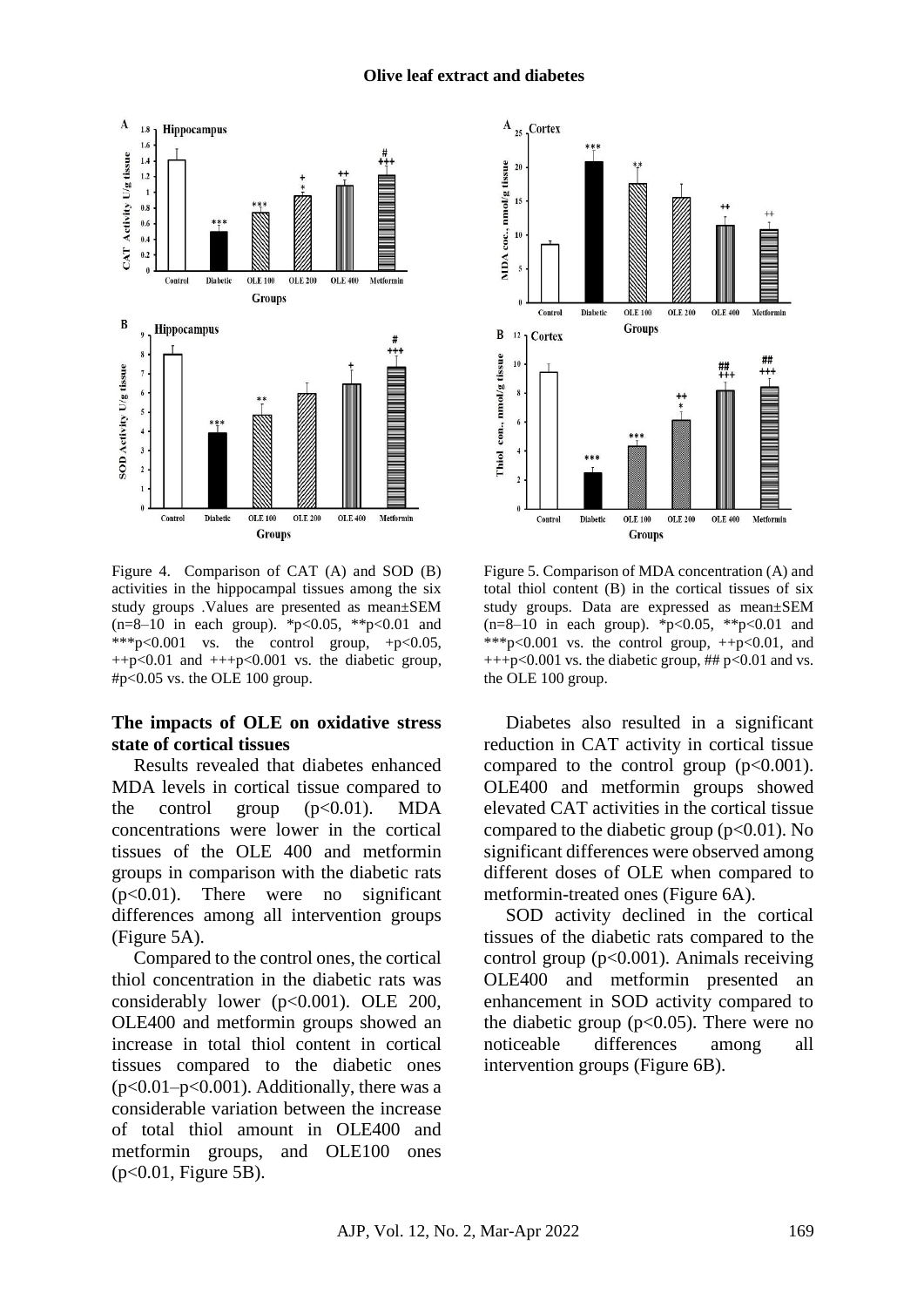

Figure 6. Comparison of CAT (A) and SOD (B) activities in the cortical tissues among the six study groups .Values are presented as mean±SEM (n=8–10 in each group).  $*p<0.01$ , and  $**p<0.001$  vs. the control group,  $+p<0.05$ , and  $+p<0.01$  vs. the diabetic group.

## **Discussion**

In the current study, our results demonstrated that chronic hyperglycemia in STZ-induced diabetes can lead to impaired learning and memory as well as biochemical consequences. Most of the negative impacts of chronic hyperglycemia on learning deficit were reversed by treatment with different doses of OLE in 6 weeks.

Previous research have shown that diabetes mellitus is linked to neurological problems such as weak learning and memory within the central nervous system (Abbasnezhad et al., 2015; Tuzcu and Baydas, 2006). The speed of data processing, working memory and certain aspects of attention were shown to reduce in patients with type 2 diabetes following acute hyperglycemia (Sommerfield et al., 2004). The results of PA task in our study, indicated fear memory impairment in diabetic rats. The changes and damages occurred in the hippocampal and cerebral cortex synaptic

plasticity were displayed to contribute to the impairment of learning and memory (Fukui et al., 2002). In addition, clinical data showed that diabetes in people with diabetes is followed by learning and memory impairment (Biessels et al., 2006). Although the cause of these impairments is multifactorial, enough evidence is available regarding the role of increased oxidative stress in this situation. Following evaluating oxidative stress in diabetic animals, excessive production of ROS that results in cellular and oxidative damage in several areas of the brain including the hippocampus and cortex has been shown (Tuzcu and Baydas, 2006). These imbalances between oxidant and anti-oxidant agents are considered a possible mechanism for the complications, morphological abnormalities, and memory impairments in diabetes (Giacco and Brownlee, 2010). In our study, diabetic animals showed high levels of MDA in the cortex and hippocampus. The decreased activity of antioxidant enzymes is a cause for the increased lipid peroxidation in the course of diabetes.

Here, we found that total thiol concentration, CAT and SOD activity levels were reduced in diabetic brain tissues. Our findings are in accordance with prior researches which suggest that during chronic diabetic neuropathy, antioxidant enzyme activities in the brain are reduced (Anwar and Meki, 2003; Baynes and Thorpe, 1999). Anti-oxidant compounds and free radical scavengers have been suggested to attenuate the complications of diabetes by suppressing generation of ROS during hyperglycemia (Al-Azzawie and Alhamdani, 2006a). In the current report, it was found that metformin besides FBS reduction, ameliorated learning and memory impairment in the PA test in diabetic animals. Furthermore, metformin reversed the negative evidence of increased oxidative stress activity by lowering MDA level, elevating total thiol content, and improving the SOD and CAT activities. Several studies have shown the significant antioxidant effect of metformin in STZ-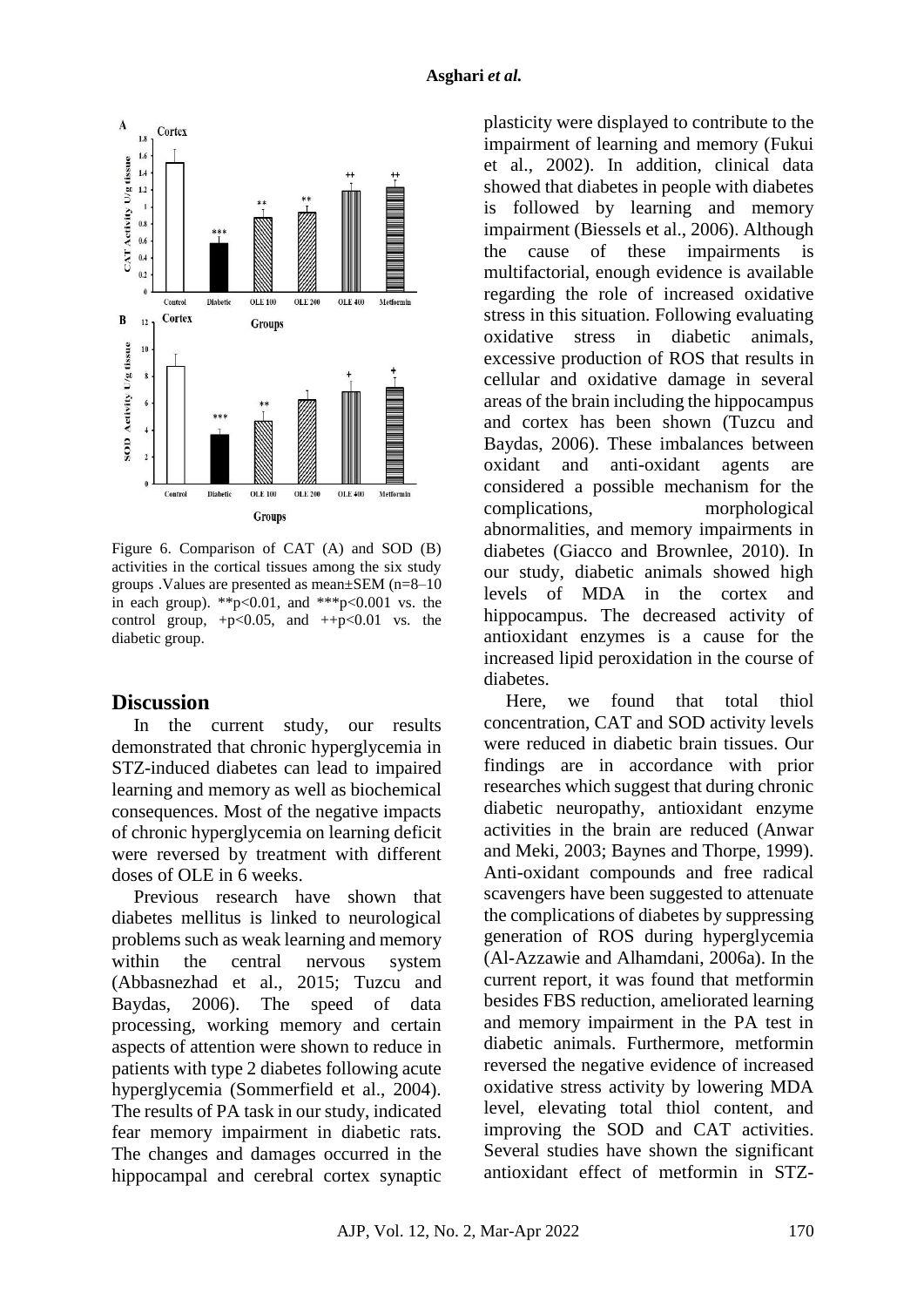induced diabetic rats (Erejuwa et al., 2010; Liu et al., 2008; Majithiya and Balaraman, 2006). Thus, metformin in addition to its antihyperglycemic effect, plays a protective role against oxidative damage in the diabetic rats, proposing that it could be able to act as a beneficial neuroprotective agent in the course of DM (Tao et al., 2018).

As mentioned previously, of different compounds present in OLE, oleuropein is the most abundant phenolic constitute already recognized (Amro et al., 2002; Omar, 2010b). Experimental investigations demonstrated the valuable impacts of oleuropein and its products such as hydroxytyrosol, for different biological processes, including scavenging of free radicals, and anti-hyperglycemic and neuroprotective impact. Oleuropein has been shown also to improve the levels of cognitive decline and memory impairment induced by colchicine in the hippocampus (Pourkhodadad et al., 2016). Diabetic rabbits treated with oleuropein showed a reduction in blood glucose levels along with declined MDA (Al-Azzawie and Alhamdani, 2006b). These studies have highlighted that oleuropein may be helpful in preventing diabetic consequences associated with oxidative stress. In a model of heroininduced brain injury, OLE was able to reduce MDA while activities of glutathione peroxidase, CAT and glutathione in OLEtreated groups were enhanced (Wang et al., 2013). OLE administration in diabetic animals indicated the beneficial impact of the treatment on fear memory deficiency by reducing the number of entry into dark chamber (Omar, 2010a). In the current study, during the PA task, the numbers of entrance to the dark chamber were increased in the diabetic rats, indicating fear memory impairment. In addition, in these group of animals, latency to enter the dark chamber was reduced during the trial, and also an increase in time spent in the dark compartment was observed that could be corroborated memory retention impairment induced by DM. The biochemical and PA test values of the present study revealed that

in diabetic rats, effects of higher doses of OLE were almost similar to metformin. Also, in the retention trial, the increased time spent in the dark apparatus and decreased latency to enter the dark compartment among diabetic rats were also inhibited by OLE treatment in a dose-dependent manner. As obviously indicated in our data, OLE in a dose-dependent manner not only exhibited preventive effects counteracting oxidative stress but also moderated cognitive decline and memory impairment caused by diabetes. Therefore, the presence of higher amount of phenolic compounds, with known antioxidant activity, in OLE can be attributed to more effectiveness of this extract.

The present data indicated that OLE besides its hypoglycemic effect, reduced MDA contents and on the other hand, ameliorated the total thiol content, and CAT and SOD activities in the hippocampal and cortical tissues.

Although there was no clear understanding of the specific mechanism of OLE to prevent learning and memory impairments but it is suggested that OLE might be utilized as a memory enhancer and neuroprotective agent and the beneficial benefits of the extract can be at least in part caused by prevention of oxidative damage in the brain tissues.

## **Acknowledgment**

This paper is extracted from a PhD thesis. The authors would like to thank Vice Chancellery for Research of Mashhad University of Medical Science for financial support (grant No. 971301).

## **Conflicts of interest**

The authors have declared that there is no conflict of interest.

# **References**

Abareshi A, Hosseini M, Beheshti F, Norouzi F, Khazaei M, Sadeghnia HR, Boskabady MH, Shafei MN, Anaeigoudari A. 2016. The effects of captopril on lipopolysaccharide induced learning and memory impairments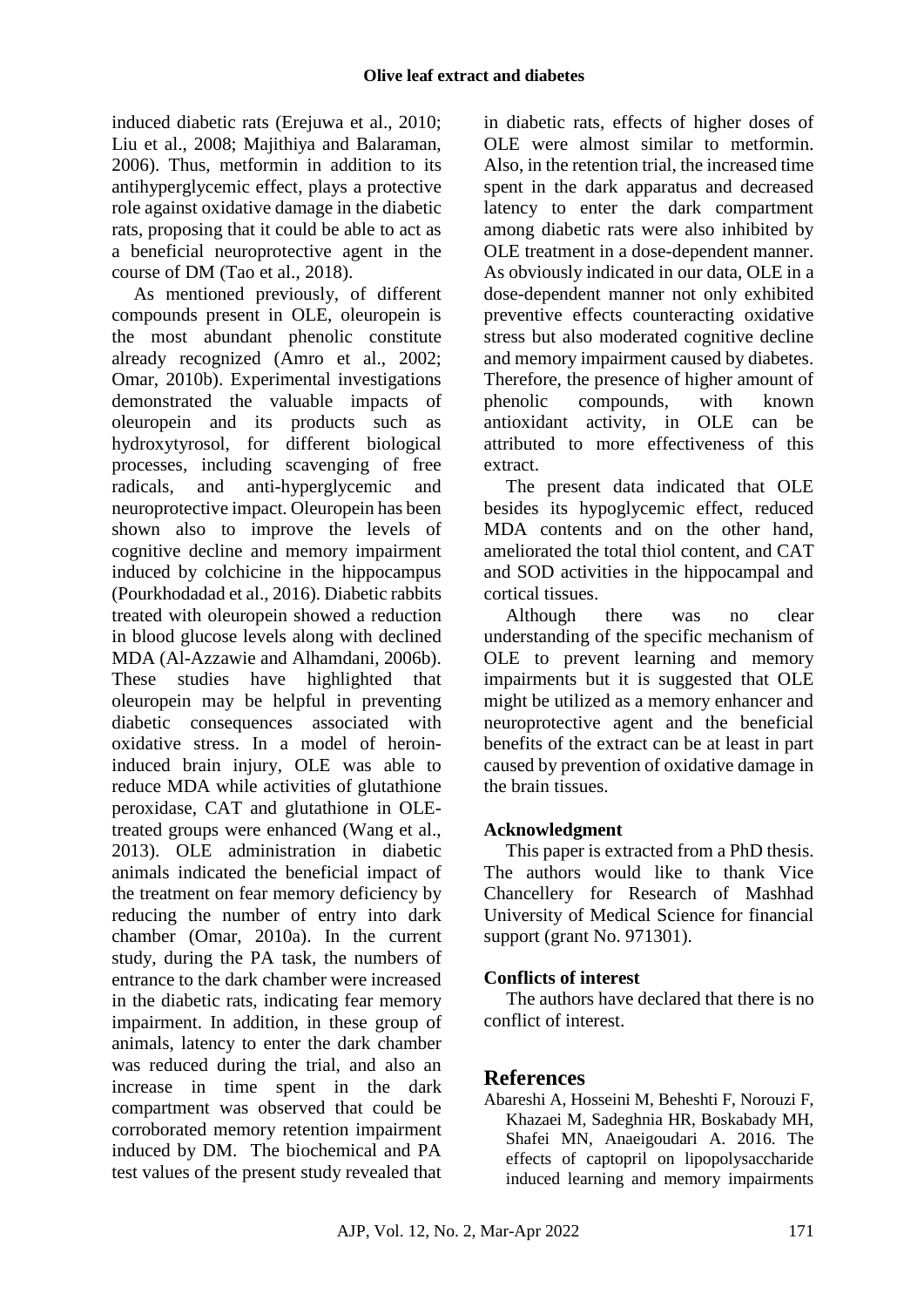and the brain cytokine levels and oxidative damage in rats. Life Sci, 167: 46-56.

- Abbasnezhad A, Hayatdavoudi P, Niazmand S, Mahmoudabady M. 2015. The effects of hydroalcoholic extract of Nigella sativa seed on oxidative stress in hippocampus of STZinduced diabetic rats. Avicenna J Phytomed, 5: 333-340.
- Aebi H. 1984. Catalase in vitro. Methods Enzymol, 105: 121-126.
- Al-Azzawie HF, Alhamdani M-SS. 2006a. Hypoglycemic and antioxidant effect of oleuropein in alloxan-diabetic rabbits. Life Sci, 78: 1371-1377.
- Al-Azzawie HF, Alhamdani MS. 2006b. Hypoglycemic and antioxidant effect of oleuropein in alloxan-diabetic rabbits. Life Sci, 78: 1371-1377.
- Amro B, Aburjai T, Al-Khalil S. 2002. Antioxidative and radical scavenging effects of olive cake extract. Fitoterapia, 73: 456- 461.
- Andreadou I, Iliodromitis EK, Mikros E, Constantinou M, Agalias A, Magiatis P, Skaltsounis AL, Kamber E, Tsantili-Kakoulidou A, Kremastinos DT. 2006. The olive constituent oleuropein exhibits antiischemic, antioxidative, and hypolipidemic effects in anesthetized rabbits. J Nutr, 136: 2213-2219.
- Andreadou I, Sigala F, Iliodromitis EK, Papaefthimiou M, Sigalas C, Aligiannis N, Savvari P, Gorgoulis V, Papalabros E, Kremastinos DT. 2007. Acute doxorubicin cardiotoxicity is successfully treated with the phytochemical oleuropein through suppression of oxidative and nitrosative stress. J Mol Cell Cardiol, 42: 549-458.
- Anwar MM, Meki AR. 2003. Oxidative stress in streptozotocin-induced diabetic rats: effects of garlic oil and melatonin. Comp Biochem Physiol A Mol Integr Physiol, 135: 539-547.
- Baynes JW, Thorpe SR. 1999. Role of oxidative stress in diabetic complications: a new perspective on an old paradigm. Diabetes, 48: 1-9.
- Bazoti FN, Bergquist J, Markides KE,<br>Tsarbopoulos A. 2006. Noncovalent Tsarbopoulos A. 2006. Noncovalent interaction between amyloid-beta-peptide (1- 40) and oleuropein studied by electrospray ionization mass spectrometry. J Am Soc Mass Spectrom, 17: 568-575.
- Beheshti F, Hosseini M, Shafei MN, Soukhtanloo M, Ghasemi S, Vafaee F, Zarepoor L. 2017. The effects of Nigella

sativa extract on hypothyroidism-associated learning and memory impairment during neonatal and juvenile growth in rats. Nutr Neurosci, 20: 49-59.

- Benavente-Garcıa O, Castillo J, Lorente J, Ortuño A, Del Rio JA. 2000. Antioxidant activity of phenolics extracted from Olea europaea L. leaves. Food Chem, 68: 457-62.
- Biessels GJ, Staekenborg S, Brunner E, Brayne C, Scheltens P. 2006. Risk of dementia in diabetes mellitus: a systematic review. Lancet Neurol, 5: 64-74.
- Bisignano G, Tomaino A, Lo Cascio R, Crisafi G, Uccella N, Saija A. 1999. On the in-vitro antimicrobial activity of oleuropein and hydroxytyrosol. J Pharm Pharmacol, 51: 971- 974.
- Briante R, Patumi M, Terenziani S, Bismuto E, Febbraio F, Nucci R. 2002. Olea europaea L. leaf extract and derivatives: antioxidant properties. J Agric Food Chem, 50: 4934- 4940.
- Ellman GL. 1959. Tissue sulfhydryl groups. Arch Biochem Biophys, 82: 70-77.
- Erejuwa OO, Sulaiman SA, Wahab MSA, Sirajudeen KNS, Salleh MSM, Gurtu S. 2010. Antioxidant protective effect of glibenclamide and metformin in combination with honey in pancreas of streptozotocininduced diabetic rats. Int J Mol Sci, 11: 2056- 2066.
- Farrokhi E, Hosseini M, Beheshti F, Vafaee F, Hadjzadeh MA, Dastgheib SS. 2014. Brain tissues oxidative damage as a possible mechanism of deleterious effects of propylthiouracil- induced hypothyroidism on learning and memory in neonatal and juvenile growth in rats. Basic Clin Neurosci, 5: 285- 294.
- Fukui K, Omoi NO, Hayasaka T, Shinnkai T, Suzuki S, Abe K, Urano S. 2002. Cognitive impairment of rats caused by oxidative stress and aging, and its prevention by vitamin E. Ann N Y Acad Sci, 959: 275-284.
- Gerber M. 1994. Epidemiology of Diet and Cancer, ed. MJ Hill, 263-75.
- Giacco F, Brownlee M. 2010. Oxidative stress and diabetic complications. Circ Res, 107: 1058-1070.
- Good M. 2002. Spatial memory and hippocampal function: where are we now? Psicológica 23.
- Hamdi HK, Castellon R. 2005. Oleuropein, a non-toxic olive iridoid, is an anti-tumor agent and cytoskeleton disruptor. Biochem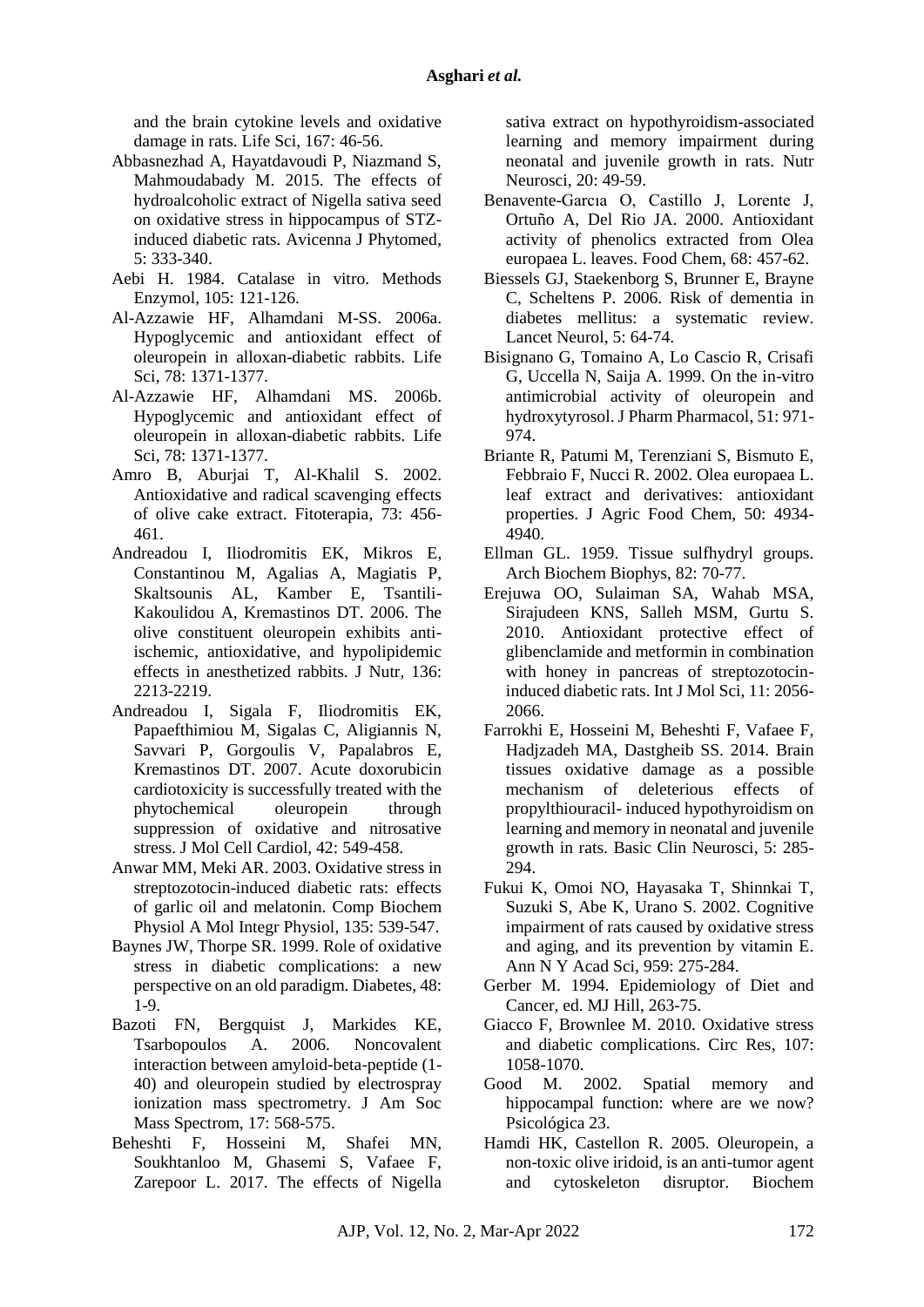Biophys Res Commun, 334: 769-778.

- Hasanein P, Shahidi S. 2010. Effects of combined treatment with vitamins C and E on passive avoidance learning and memory in diabetic rats. Neurobiol Learn Mem, 93: 472- 478.
- Jemai H, El Feki A, Sayadi S. 2009. Antidiabetic and antioxidant effects of hydroxytyrosol and oleuropein from olive leaves in alloxandiabetic rats. J Agric Food Chem, 57: 8798- 8804.
- Khodabandehloo F, Hosseini M, Rajaei Z, Soukhtanloo M, Farrokhi E, Rezaeipour M. 2013. Brain tissue oxidative damage as a possible mechanism for the deleterious effect of a chronic high dose of estradiol on learning and memory in ovariectomized rats. Arq Neuropsiquiatr, 71: 313-319.
- Kumar R, Jaggi AS, Singh N. 2010. Effects of erythropoietin on memory deficits and brain oxidative stress in the mouse models of dementia. Korean J Physiol Pharmacol : official journal of the Korean Physiological Society and the Korean Society of Pharmacology, 14: 345-352.
- Leri M, Bucciantini M. 2016. Efficacy of oleuropein aglycone in the treatment of transthyretin-amyloidosis. Int J Biochem. Mol Biol, 2: 11.
- Liu X, Liu M, Mo Y, Peng H, Gong J, Li Z, Chen J, Xie J. 2016. Naringin ameliorates cognitive deficits in streptozotocin-induced diabetic rats. J Basic Med Sci, 19: 417-422.
- Liu Z, Li J, Zeng Z, Liu M, Wang M. 2008. The antidiabetic effects of cysteinyl metformin, a newly synthesized agent, in alloxan-and streptozocin-induced diabetic rats. Chemico-Biologic Interact, 173: 68-75.
- Madesh M, Balasubramanian KA. 1998. Microtiter plate assay for superoxide dismutase using MTT reduction by superoxide. Indian J Biochem Biophys, 35: 184-188.
- Mahmoudabady M, Lashkari M, Niazmand S, Soukhtanloo M. 2017. Cardioprotective effects of Achillea wilhelmsii on the isolated rat heart in ischemia–reperfusion. J Trad Complement Med, 7: 501-507.
- Majithiya JB, Balaraman R. 2006. Metformin reduces blood pressure and restores endothelial function in aorta of streptozotocin-induced diabetic rats. Life Sci, 78: 2615-2624.
- Manna C, Migliardi V, Golino P, Scognamiglio A, Galletti P, Chiariello M, Zappia V. 2004.

Oleuropein prevents oxidative myocardial injury induced by ischemia and reperfusion. J Nutr Biochem, 15: 461-466.

- Modi KK, Roy A, Brahmachari S, Rangasamy SB, Pahan K. 2015. Cinnamon and its metabolite sodium benzoate attenuate the activation of p21rac and protect memory and learning in an animal model of Alzheimer's disease. PloS one, 10: e0130398.
- Moghadamnia AA, Hakiminia S, Baradaran M, Kazemi S, Ashrafpour M. 2015. Vitamin D improves learning and memory impairment in streptozotocin-induced diabetic mice. Arch Iran Med, 18: 362-366.
- Omar SH. 2010a. Cardioprotective and neuroprotective roles of oleuropein in olive. Saudi Pharm J, 18: 111-121.
- Omar SH. 2010b. Oleuropein in olive and its pharmacological effects. Sci Pharm, 78: 133- 154.
- Pourkhodadad S, Alirezaei M, Moghaddasi M, Ahmadvand H, Karami M, Delfan B, Khanipour Z. 2016. Neuroprotective effects of oleuropein against cognitive dysfunction induced by colchicine in hippocampal CA1 area in rats. J Physiol Sci, 66: 397-405.
- Ryan D, Robards K. 1998. Critical Review. Phenolic compounds in olives. Analyst, 123: 31R-44R.
- Salmani H, Hosseini M, Beheshti F, Baghcheghi Y, Sadeghnia HR, Soukhtanloo M, Shafei MN, Khazaei M. 2018. Angiotensin receptor blocker, losartan ameliorates neuroinflammation and behavioral consequences of lipopolysaccharide injection. Life Sci, 203: 161-170.
- Sommerfield AJ, Deary IJ, Frier BM. 2004. Acute hyperglycemia alters mood state and impairs cognitive performance in people with type 2 diabetes. Diabetes Care, 27: 2335- 2340.
- Somova LI, Shode FO, Ramnanan P, Nadar A. 2003. Antihypertensive, antiatherosclerotic and antioxidant activity of triterpenoids isolated from Olea europaea, subspecies africana leaves. J Ethnopharmacol, 84: 299- 305.
- Soni MG, Burdock GA, Christian MS, Bitler CM, Crea R. 2006. Safety assessment of aqueous olive pulp extract as an antioxidant or antimicrobial agent in foods. Food Chem Toxicol, 44: 903-915.
- Tao L, Li D, Liu H, Jiang F, Xu Y, Cao Y, Gao R, Chen G. 2018. Neuroprotective effects of metformin on traumatic brain injury in rats